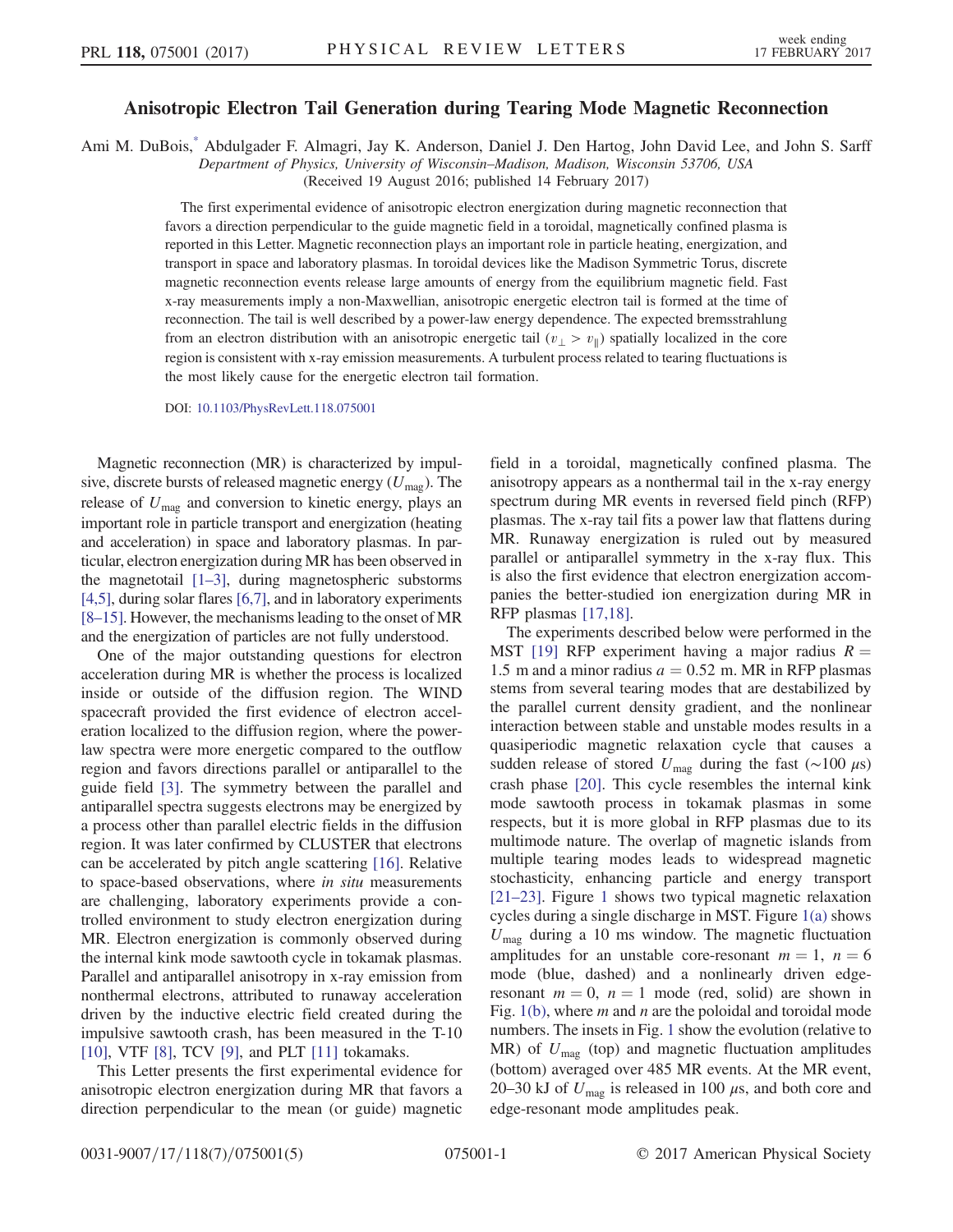<span id="page-1-0"></span>

FIG. 1. (a) Evolution of  $U_{\text{mag}}$  for two magnetic relaxation cycles in a 500 kA standard plasma in MST. (b) Evolution of tearing mode amplitudes for the edge-resonant  $m = 0$ ,  $n = 1$ (red, solid) mode and the (innermost) core-resonant  $m = 1, n = 6$ (blue, dashed) mode. The insets show the magnetic energy (top) and tearing mode amplitudes (bottom) averaged over 485 events (shaded region represents the standard error of the mean), with time relative to MR.

While ions are strongly energized during MR events (bulk heating and energetic ion tail formation) [\[17,18\],](#page-4-10) the thermal population of electrons is measured by Thomson scattering to cool following MR [\[23,24\].](#page-4-14) Magnetic stochasticity is maximum during MR, and high mobility makes electrons susceptible to rapid transport. Hence, possible energization of electrons is anticipated to be transient on a  $\sim$ 10 μs time scale, making high time resolution measurements necessary to reveal electron dynamics. We report energy-resolved bremsstrahlung emission showing an enhancement in the high energy x-ray flux during MR events in MST plasmas. Measurements were taken with a fast x-ray (FXR) diagnostic [\[25\]](#page-4-15) that consists of a Si avalanche photodiode with optimal energy range of 3–25 keV and a 20 ns Gaussian shaping time.

We first describe x-ray bremsstrahlung emission measured through a 150  $\mu$ m thick beryllium (Be) window with a line of sight along a minor radial chord with angular acceptance ∼15° (Fig. [2](#page-1-1), blue), intersecting the magnetic axis (called the radial view hereafter). Data were collected for plasmas with electron density  $n_e = 0.8 \times 10^{19} \text{ m}^{-3}$  and plasma current  $I_p = 500$  kA ( $B \sim 3$  kG). The electron temperature in the core is  $T_e(0) \sim 500$  eV. Figure [3](#page-1-2) shows the energy-resolved x-ray flux versus time relative to the MR event ( $t = 0$  ms) for an ensemble of 485 MR events like those in Fig. [1](#page-1-0), where black represents no measurable flux and red signifies high flux. The x-ray flux for  $E > 20$  keV increases around  $t = 0$ , indicating that energetic electrons are generated during MR. After the MR event, the high energy x-ray flux decays rapidly, implying the energetic electrons are quickly lost, consistent with expectations for stochastic transport.

<span id="page-1-1"></span>

FIG. 2. A schematic of the FXR detector views.

To quantify the extent of energization, the x-ray distribution is averaged in 20  $\mu$ s windows around the MR event between 5 and 25 keV. Figure [4](#page-2-0) shows x-ray spectra for 0.5 ms before (black), during (red), and 0.5 ms after (blue) MR. The error bars in Fig. [4](#page-2-0) (and Fig. [6](#page-3-0) below) are calculated from the uncertainty in the number of x-ray calculated from the uncertainty in the number of x-ray counts,  $\sqrt{n}$  (standard deviation for Poisson distributions). To model the flux  $(Γ)$  as a function of energy, each spectrum is fit with a power law,  $\Gamma(E) \propto E^{-\gamma}$ , where  $\gamma$ is the tail spectral index. The smaller the  $\gamma$ , the greater the number of energetic x-rays are generated and the flatter the tail becomes. The error in  $\gamma$  (hereafter) is estimated from the variance-covariance matrix of the least squares power-law fit for each spectrum. For the spectra in Fig. [4,](#page-2-0)  $\gamma$  in the

<span id="page-1-2"></span>

FIG. 3. The evolution of x-ray energy relative to MR (0 ms), with colors indicating x-ray flux. Black indicates no flux and dark red indicates high flux.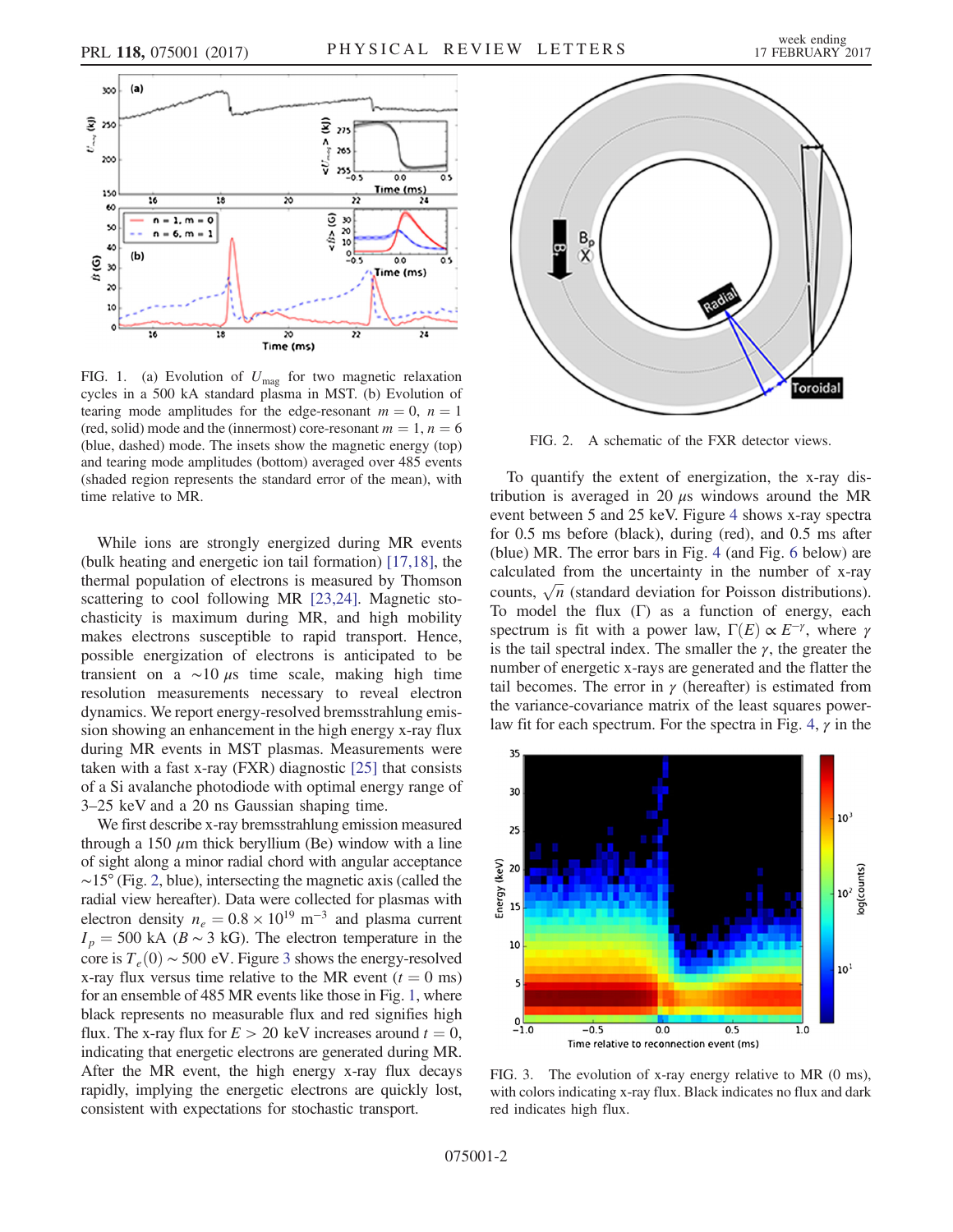<span id="page-2-0"></span>

FIG. 4. X-ray spectra measured in the radial view for 20  $\mu$ s windows 0.5 ms before (black), during (red) and 0.5 ms after (blue) MR. Each spectrum is fit with a power law (solid lines), from which  $\gamma_1$  is calculated. The inset shows  $\gamma_1$  as a function of time relative to MR.

radial view ( $\gamma_{\perp}$ ) decreases from  $4.15 \pm 0.03$  to  $2.15 \pm 0.05$ during MR, indicating significant flattening of the high energy tail. After the MR event,  $\gamma_{\perp}$  increases to  $6.77 \pm 0.09$ , indicating the nonthermal electrons are lost from the plasma. The inset of Fig. [4](#page-2-0) shows  $\gamma_{\perp}$  in 20  $\mu$ s intervals. Before the MR event,  $\gamma_{\perp}$  is constant, but decreases when the  $U_{\text{mag}}$  begins decreasing (t ~ −70  $\mu$ s). In as little as 60  $\mu$ s,  $\gamma_1$  reaches a minimum before there is a loss in high energy x-ray flux.

In principle, runaway acceleration of electrons due to the inductive electric field parallel to B could produce an energetic x-ray tail in MST plasmas. Experiments in the PLT tokamak studying the angular distribution of bremsstrahlung emitted from runaway electrons showed that x-ray emission peaks in the direction in which electrons travel, leading to a measured toroidal anisotropy in the xray velocity distribution [\[11\]](#page-4-9). Modeling of the bremsstrahlung angular distribution shows this anisotropy occurs for electron energies as low as 10's of keV [\[26\].](#page-4-16) If the observed electron energization in MST plasmas is associated with runaway acceleration, the x-ray emission should peak in the direction of the parallel electric field, leading to an anisotropic bremsstrahlung angular distribution. To simulate the expected x-ray flux for electron runaway, we use the CQL3D code (a relativistic collisional quasilinear 3D Fokker-Planck solver [\[27\]](#page-4-17)) to model a stationary test electron distribution with a mock runaway tail having a power-law energy distribution localized in  $v_{\parallel}$  with density ∼1% of a background thermal (500 eV) Maxwellian distribution [Fig. [5\(a\)\]](#page-2-1). The mock tail has a Gaussian radial profile centered on the magnetic axis with a 9 cm radial extent. The code includes a calculation of x-ray bremsstrahlung along prescribed pencil-like lines of sight

<span id="page-2-1"></span>

FIG. 5. (a) EDF used in CQL3D to model parallel anisotropy for a power-law tail distribution in  $v_{\parallel}$ . (b) Modeled bremsstrahlung x-ray emission for toroidal parallel (black), toroidal antiparallel (red), and radial (blue) pencil-like lines of sight. (c) EDF used in CQL3D to model perpendicular anisotropy for a power-law tail distribution localized in  $v_{\perp}$ . (d) Modeled bremsstrahlung x-ray emission for the same lines of sight as in (b). For both cases, the tail is Gaussian and  $v_{\parallel}$  and  $v_{\perp}$  are normalized to  $v_{\text{norm}} =$  $1.9 \times 10^8$  m/s. The modeled emission is normalized for volume of viewing cones through the plasma core.

through the toroidal plasma volume, like that shown in Fig. [2](#page-1-1). Figure [5\(b\)](#page-2-1) shows the modeled x-ray spectra for toroidal lines of sight on the midplane tangential to the magnetic axis that view on-coming (parallel, black) and receding (antiparallel, red) tail electrons. A radial (blue) line of sight through the magnetic axis is also shown. The x-ray flux in the toroidal views favors the parallel direction, as expected [\[11\]](#page-4-9).

To look for asymmetry in the x-ray flux in MST plasmas, the FXR detector was moved to a toroidal view port with a 150 μm thick Be window and an acceptance angle of ∼5° (Fig. [2,](#page-1-1) black) located just below midplane and centered on the magnetic axis. Experiments were performed with  $E_{\parallel}$  in the normal (parallel) and reversed (antiparallel) directions to assess asymmetry in the x-ray flux and underlying electron distribution function (EDF). Figure [6](#page-3-0) shows the x-ray spectra for a 20 μs window during MR for views in the parallel (black), antiparallel (red), and radial (blue) directions. The x-ray spectra measured in the toroidal views show tail formation, but they are parallel-antiparallel symmetric within measurement uncertainty, with  $\gamma_{\parallel} =$  $3.92 \pm 0.12$  and  $\gamma_{\text{anti--||}} = 3.73 \pm 0.14$ . Hence, runaway acceleration is not consistent with the measured x-ray tail created by MR. Note that the toroidal views are not strictly parallel to B along the line of sight, but "∥" is used for simplicity. For these plasmas, runaway generation is not expected to be strong since the net emf acting on electrons is below the critical (Dreicer [\[28\]\)](#page-4-18) field,  $E_D = n_e e^3 \ln \Lambda / 4\pi \epsilon_0^2 m_e V_{\text{the}}^2$ . The net large-scale (magnetic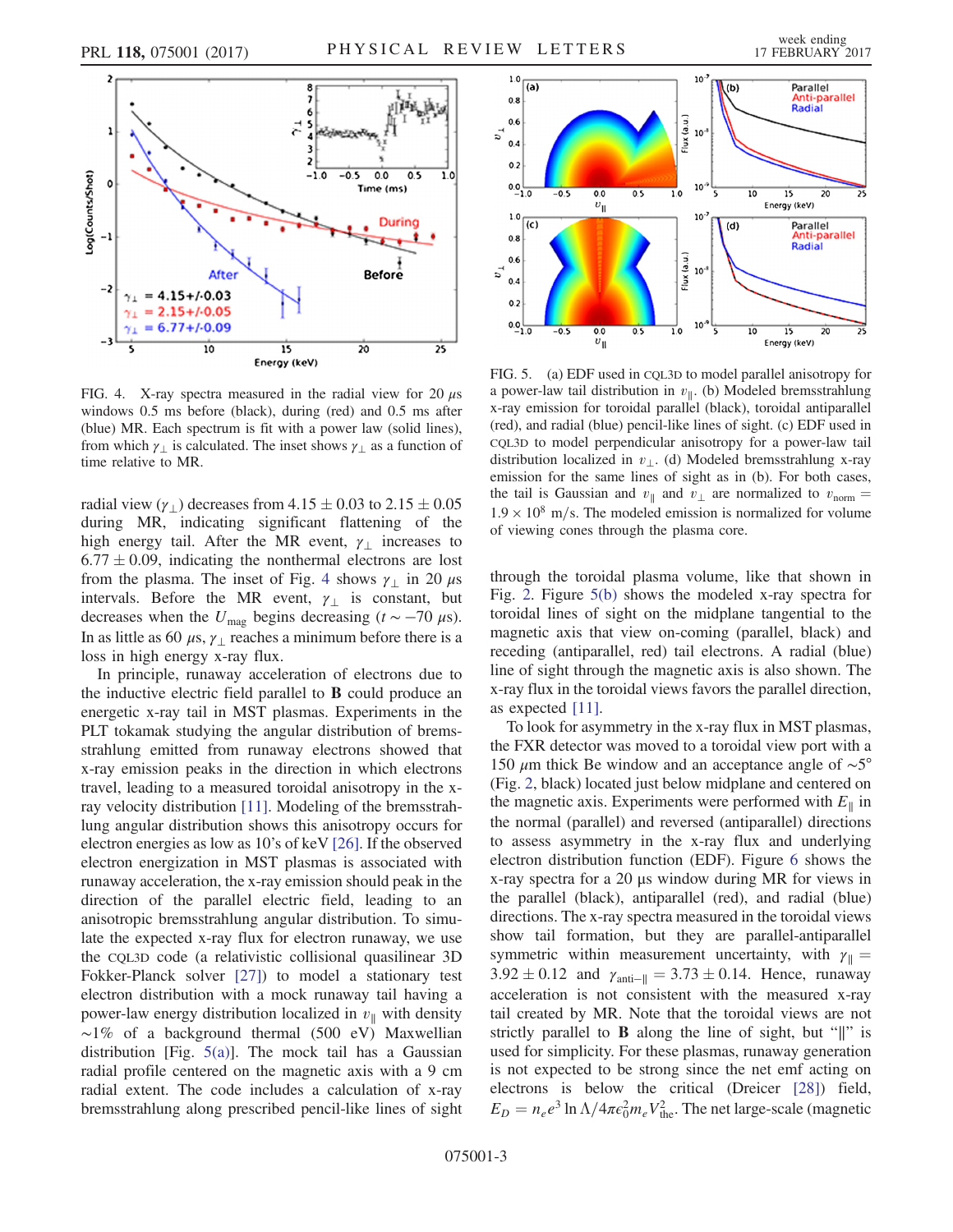<span id="page-3-0"></span>

FIG. 6. X-ray spectra measured for parallel (black), antiparallel (red) and radial (blue) views during a 20  $\mu$ s window during MR. The inset shows the evolution of  $\gamma$  for the parallel (black) and radial (blue) views.

flux-surface average) emf from all contributions in Ohm's law must be balanced by  $\eta J_{\parallel}$ , where  $\eta$  is the Spitzer resistivity and  $J_{\parallel}$  is the flux-surface-averaged parallel current density, both well known [\[23,29\]](#page-4-14). For these plasmas,  $\eta J_{\parallel}/E_D \approx 0.12$ . The electron tail contribution to  $J_{\parallel}$  is <20% [\[30\].](#page-4-19)

In addition to toroidal symmetry, measurements show higher x-ray flux (and a more substantial high energy tail) in the radial view than in the toroidal views for  $E > 10 \text{ keV}$ during MR. This is also contrary to an EDF that has parallel anisotropy as indicated by the modeling above, which predicts the x-ray flux in the radial view to be an order of magnitude less than the toroidal views [Fig. [5\(b\)\]](#page-2-1). The evolution of the experimentally observed  $\gamma_{\perp}$  (blue) and  $\gamma_{\parallel}$ (black) are shown in the inset of Fig. [6.](#page-3-0) To quantify tail generation,  $\Delta \gamma = \gamma_{\text{before}} - \gamma_{\text{during}}$  is calculated before and during MR, with larger  $\Delta \gamma$  indicating a larger tail. The  $\Delta \gamma$ in the radial view  $(\Delta \gamma_{\perp} = 2.17 \pm 0.02)$  is almost twice as large as in the toroidal view  $(\Delta \gamma_{\parallel} = 1.21 \pm 0.02)$ . Also, note that the tail generation occurs in a narrower time window for toroidal views than for the radial view, indicated by the width of  $\gamma$  around 0 ms. The full width half maximum of  $\gamma_{\perp}$  is 65.9 ± 3.3  $\mu$ s compared to 39.1  $\pm$  1.6  $\mu$ s for  $\gamma_{\parallel}$ . Also, the decrease in  $\gamma_{\parallel}$  is delayed relative to  $\gamma_{\perp}$ , and  $\gamma_{\parallel}$  relaxes faster than  $\gamma_{\perp}$  following MR, suggesting an energization process that favors the perpendicular direction, with pitch angle scattering into the parallel direction, followed by relatively rapid parallel transport. Previous ion energization measurements in MST also show anisotropy favoring a perpendicular heating mechanism [\[18\].](#page-4-20) The strong correlation with tearing dynamics suggests a turbulent mechanism is similarly active for electron tail energization, although the precise mechanism could be different for electrons and ions.

To assess anisotropy favoring the perpendicular direction while maintaining toroidal symmetry, we model a stationary test EDF with an energetic tail having a power-law energy distribution localized in  $v_{\perp}$ , again with a density of 1% the background 500 eV Maxwellian distribution [Fig.  $5(c)$ ]. The Maxwellian EDF fills the whole plasma volume, but the radial profile of the tail is Gaussian, centered on the magnetic axis with a 9 cm radial extent. Figure [5\(d\)](#page-2-1) shows the predicted x-ray spectra for pencillike lines of sight in the parallel (black), antiparallel (red), and radial (blue) views. The predicted spectra in the toroidal views are symmetric, and for  $E > 10$  keV, the flux is larger in the radial view. Thus, an electron tail distribution with strong perpendicular anisotropy is consistent with measurements of bremsstrahlung emission during MR in MST plasmas. Broadening the radial extent of the core-localized tail in the test EDF causes the predicted x-ray flux in toroidal views to eventually become larger than in the radial view, while narrowing the radial extent increases the x-ray flux in the radial view further. This implies that the fast electrons in MST plasmas must be radially localized to ∼9 cm of the magnetic axis. This might result in part from weaker stochastic transport in that region, e.g., the residual magnetic island structure associated with the innermostresonant tearing mode might preserve the integrity of magnetic surfaces near the magnetic axis.

The electron tail correlates with the released  $U_{\text{mag}}$  during MR events. The stored  $U_{\text{mag}}$  within the plasma volume scales as  $U_{\text{mag}} \sim I_p^2$ , and the size of the MR event tends to be larger with lower  $n_e$ . X-ray measurements were obtained for a variety of plasmas with  $I_p = 300-500$  kA and  $n_e = 0.4$ –1.5 × 10<sup>19</sup> m<sup>-3</sup>. The  $U_{\text{mag}}$  released during MR,  $\Delta U_{\text{mag}}$ , is easily determined using reconstructions of the magnetic equilibrium [\[29\]](#page-4-21). During MR,  $\Delta \gamma_{\perp}$  increases from  $\Delta \gamma_{\perp} = 1.94$  for  $\Delta U_{\text{mag}} \sim 15 \text{ kJ}$  to  $\Delta \gamma_{\perp} = 2.73$  for  $\Delta U_{\text{mag}} \sim 55$  kJ. The strength of ion energization exhibits a similar trend with  $\Delta U_{\text{mag}}$ . The operation with  $q(a) = 0$ mutes  $\Delta U_{\text{mag}}$  and electron (and ion) energization, since resonant  $m = 0$  modes that strongly couple to  $m = 1$ modes are removed from the plasma.

In summary, high-time-resolution measurements of x-ray energy spectra provide the first evidence of the formation of an anisotropic energetic electron tail in a toroidal plasma during MR that is not attributable to runaway acceleration. The bremsstrahlung photon energies extend to 20–30 keV during tearing-driven MR in MST plasmas. The energetic tail is characterized by a power law with a spectral index,  $\gamma_1$ , which decreases from 4.15 to 2.15 during MR and rapidly increases following the event, consistent with stochastic transport expectations. The measured x-ray tail spectra are large in a radial view and parallel-antiparallel symmetric in toroidal views, which rules out runaway acceleration as the responsible mechanism. An anisotropic EDF with a population of fast